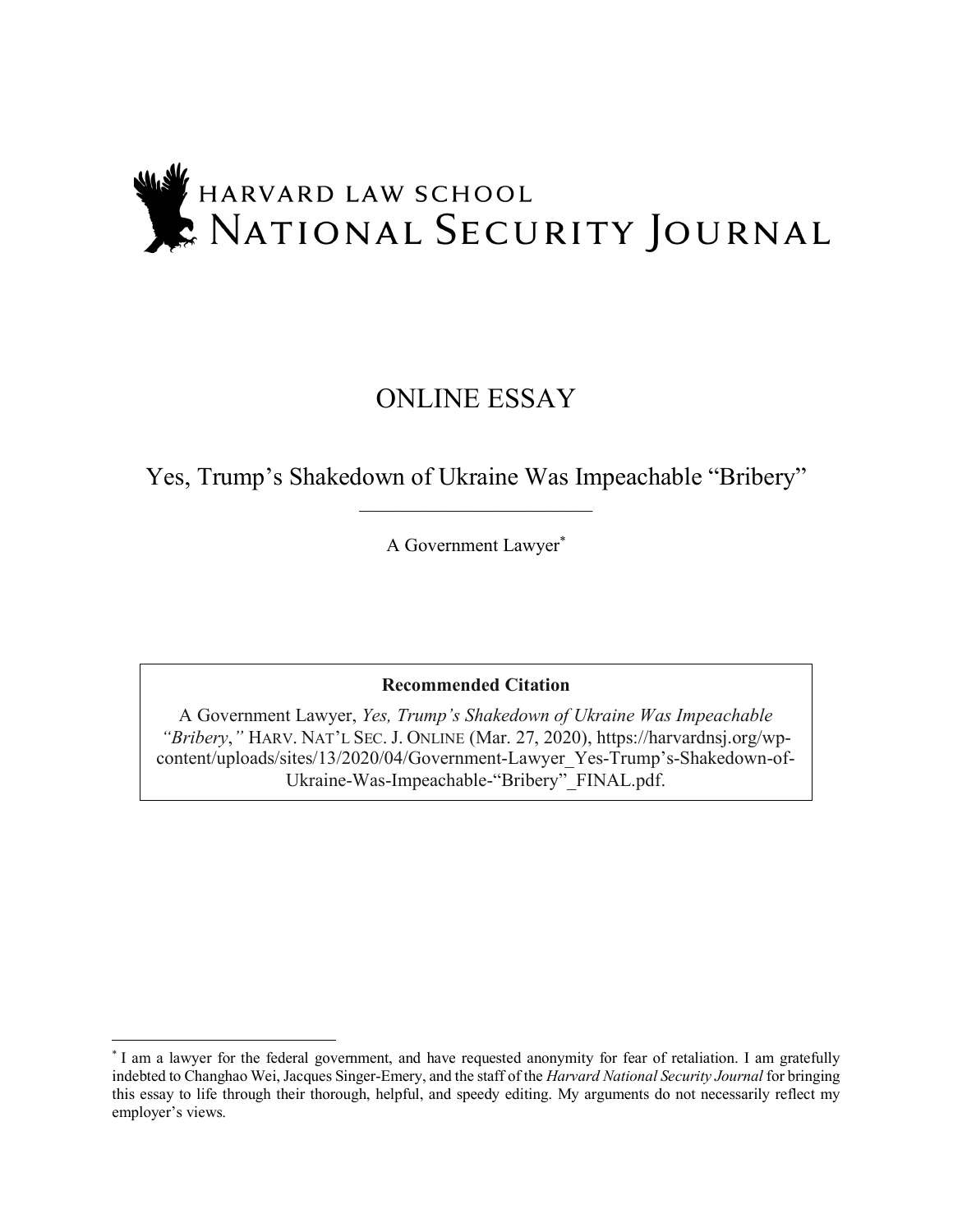### **Table of Contents**

| $\mathbf{L}$ |                                                                            |  |
|--------------|----------------------------------------------------------------------------|--|
|              |                                                                            |  |
|              | B. Any Limit on Statutory Bribery Need Not Apply to Constitutional Bribery |  |
|              |                                                                            |  |
|              |                                                                            |  |
|              |                                                                            |  |
|              |                                                                            |  |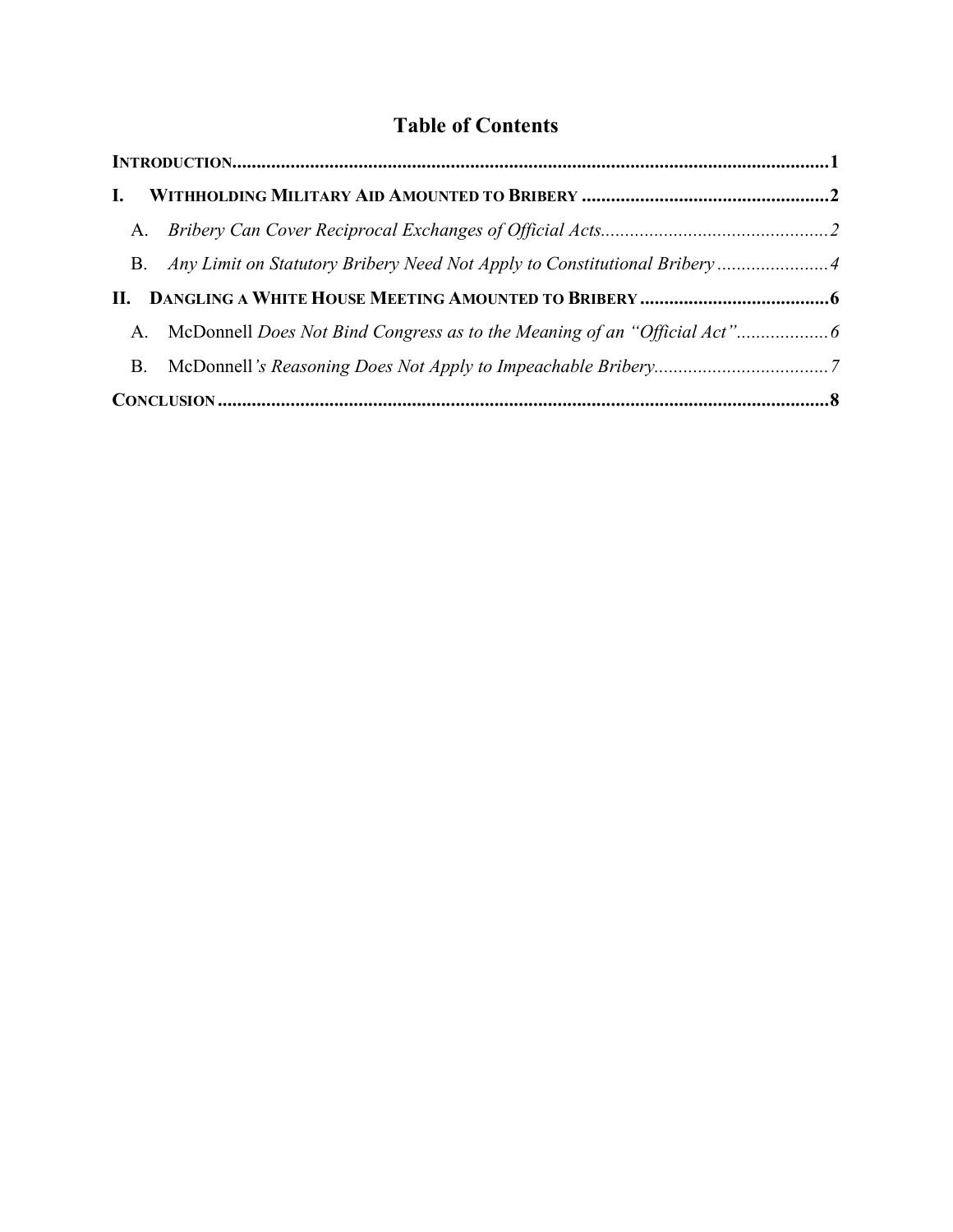#### **Introduction**

About two weeks before the U.S. House of Representatives impeached President Trump, Professor Josh Blackman and Seth Barrett Tillman published an article on *Lawfare*. In it, they argue that Trump's withholding from Ukraine of military aid and a White House meeting, meant to pressure it to announce an investigation of Joe and Hunter Biden, did not amount to bribery for impeachment purposes. <sup>1</sup> Trump was ultimately impeached, and subsequently acquitted, for "abuse of power" rather than bribery, <sup>2</sup> but because their argument may be invoked during future impeachments, it still warrants close scrutiny. Blackman and Tillman are incorrect—Trump's effort to coerce Ukraine into smearing his political rival is bribery in a constitutional sense.

The Constitution allows Congress to impeach and remove a President for "Treason, Bribery, or other high Crimes and Misdemeanors."3 It does not, however, define the term "Bribery." The federal bribery statute imposes criminal liability on any "public official" who "corruptly demands, seeks, receives, [or] accepts . . . anything of value personally . . . in return for . . . being influenced in the performance of any official act."4 Blackman and Tillman seem to assume that this statute also supplies the framework for understanding bribery in a constitutional sense. <sup>5</sup> I am willing to stipulate that the Constitution defines "Bribery" in a way that generally tracks the bribery statute's language—though perhaps, as discussed later, with some differences.

Trump's shakedown of Ukraine certainly seems to meet all of statutory bribery's elements. Trump, a public official, demanded that Ukraine smear his political rival, which would help him secure reelection, and thus be valuable to him.<sup>6</sup> In return, Trump would release military aid to Ukraine and meet with its President at the White House, both official acts. Trump's motive for this demand was predominantly (in fact, entirely) to procure a personal benefit, not simply to reap the political benefits of acts that serve the public interest, and was thus corrupt.7 Blackman and

 <sup>1</sup> *See* Josh Blackman & Seth Barrett Tillman, *Defining a Theory of 'Bribery' for Impeachment*, LAWFARE (Dec. 6, 2019, 12:43 PM), https://www.lawfareblog.com/defining-theory-bribery-impeachment [perma.cc/LY2X-ZM4Q].

<sup>2</sup> 166 CONG. REC. S936–38 (daily ed. Feb. 5, 2020).

 $3$  U.S. CONST. art. II,  $§$  4.

 $4$  18 U.S.C. § 201(b)(2)(A) (2018). The statute defines a "public official" to include a "Member of Congress" and "an officer or employee or person acting for or on behalf of the United States." *Id.* § 201(a)(1).

<sup>5</sup> *See* Blackman & Tillman, *supra* note 1 (assuming that impeachable "bribery" will "map onto the standards for liability under 18 U.S.C. § 201, the federal bribery statute").

<sup>6</sup> *See* United States v. Moore, 525 F.3d 1033, 1048 (11th Cir. 2008), *abrogated on other grounds by* McDonnell v. United States, 136 S. Ct. 2355 (2016), *as recognized in* United States v. Van Buren, 940 F.3d 1192, 1205 (11th Cir. 2019) (holding that "the term 'thing of value' [as used in the bribery statute] unambiguously covers intangible considerations"). Courts of appeals have also interpreted the phrase "thing of value" in multiple other federal criminal statutes to encompass "intangibles." *E.g.*, United States v. Blaszczak, 947 F.3d 19, 39 (2d Cir. 2019) (federal conversion statute, 18 U.S.C. § 641); United States v. Townsend, 630 F.3d 1003, 1011 (11th Cir. 2011) (federal program bribery statute, 18 U.S.C. § 666); *accord* United States v. Schwartz, 785 F.2d 673, 679 (9th Cir. 1986) (holding that "information can be a *thing of value*" under 18 U.S.C. § 1954); *see also* United States v. Girard, 601 F.2d 69, 71 (2d Cir. 1979) ("[The words 'thing of value'] are found in so many criminal statutes throughout the United States that they have in a sense become words of art.").

<sup>7</sup> *See* United States v. Aguilar, 515 U.S. 593, 616 (1995) (Scalia, J., concurring in part and dissenting in part) ("[T]he term 'corruptly' in criminal laws has a longstanding and well-accepted meaning. It denotes an act done with an intent to give some advantage inconsistent with official duty and the rights of others." (citation, original alteration, and some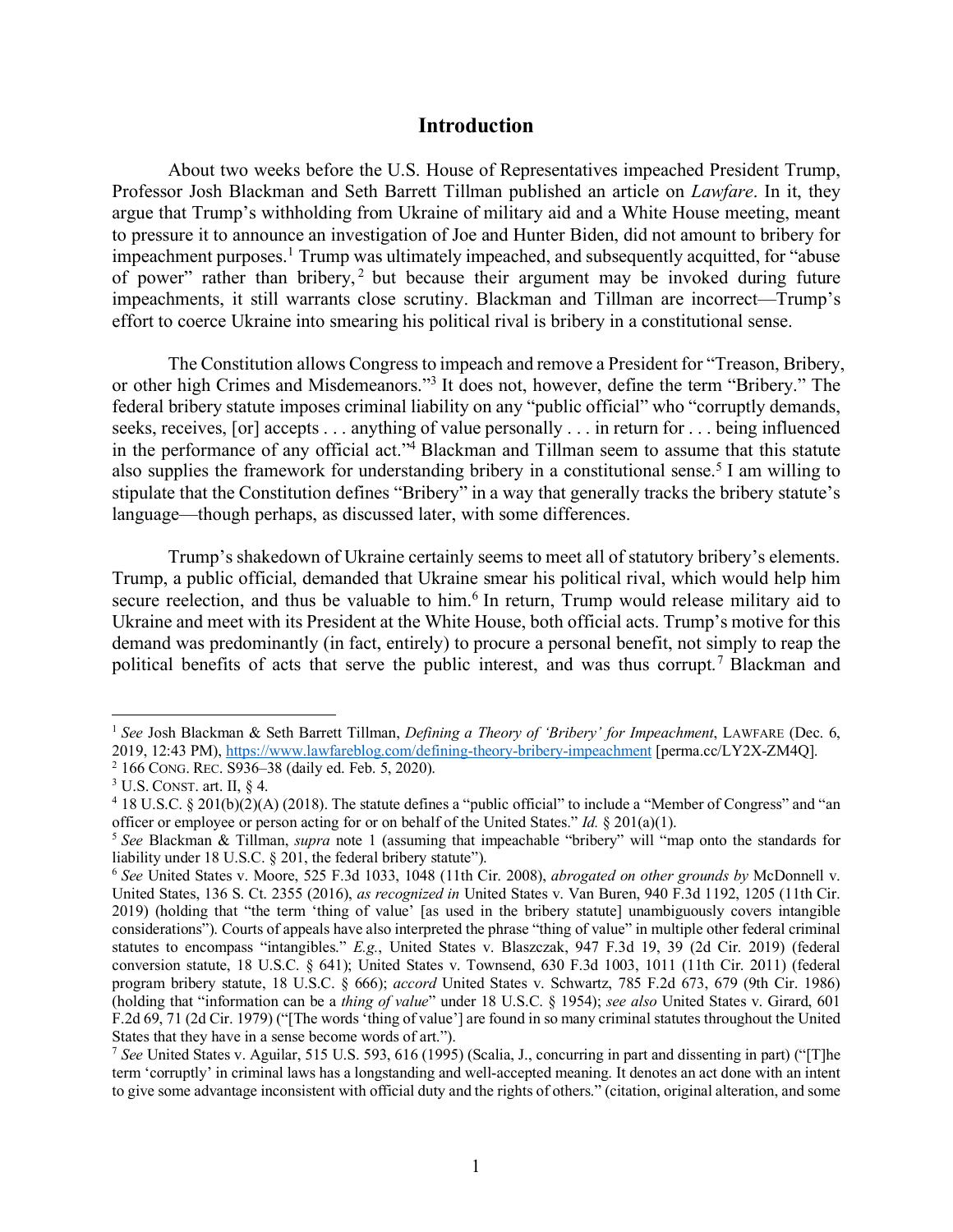Tillman nonetheless argue otherwise. As they see it, neither Trump's withholding of military aid nor his offer of a White House meeting amounted to bribery. Their analysis is riddled with errors, and their conclusion is wrong.

#### **I. Withholding Military Aid Amounted to Bribery**

Blackman and Tillman argue that Trump did not commit bribery by withholding military aid from Ukraine to pressure it to announce an investigation of the Bidens. Their argument unfolds in three steps. First, they assert that statutory bribery cannot cover ordinary legislative horsetrading—for example, when a Member of Congress agrees to support another's bill if funding is added for a pet project in the Member's district. <sup>8</sup> Otherwise, they say, virtually all Members would be subject to prosecution. <sup>9</sup> From this premise, Blackman and Tillman then derive a more generalized rule—that a reciprocal exchange of official acts by two public officials can *never* amount to bribery.10 This is so, they say, even if both officials acted with self-serving motives, such as the simple desire to secure reelection.<sup>11</sup> Because Trump merely sought to trade one official act (the announcement of an investigation) for another (the release of military aid), Blackman and Tillman conclude, he cannot have committed bribery.12 As explained below, this argument is defective at each turn.

#### A. *Bribery Can Cover Reciprocal Exchanges of Official Acts*

As an initial matter, reciprocal exchanges of official acts are not categorically beyond the bribery statute's reach. I agree with Blackman and Tillman that Members cannot be indicted for ordinary legislative horse-trading, but for a different reason. Legislative horse-trading is unlike other reciprocal exchanges of official acts. It is a special case, protected by a specific provision of the Constitution: the Speech or Debate Clause. <sup>13</sup> That Clause shields Members from liability for any "legislative act."<sup>14</sup> Legislative acts include "things generally done in a session of [either] House by one of its members in relation to the business before it."<sup>15</sup> When a Members votes for a

 $\overline{a}$ 

internal quotation marks omitted)); *see also Corruptly*, BLACK'S LAW DICTIONARY (11th ed. 2019) (defining "corruptly" in criminal statutes as usually "indicat [ing] a wrongful desire for pecuniary gain or other advantage").

<sup>8</sup> *See* Blackman & Tillman, *supra* note 1 ("Consider a third hypothetical in which personal and public motivations are inextricably intertwined. . . . The run-of-the-mill horse-trading described in this example might be bad policy and, arguably, is a misuse of discretion. But whatever else it is, it is not bribery.").

 $9$  *Id.* 

<sup>&</sup>lt;sup>10</sup> *See id.* ("Just as the executive branch should not investigate and prosecute horse-trading and log-rolling by members of Congress, Congress should not investigate and impeach horse-trading by the president. . . . Where one public official act is traded for another public official act, there has not been any illegal conduct.").

<sup>11</sup> *See id.*

<sup>12</sup> *See id.*

<sup>&</sup>lt;sup>13</sup> U.S. CONST. art. I, § 6, cl. 1 ("[F]or any Speech or Debate in either House, [Senators and Representatives] shall not be questioned in any other Place.").

<sup>&</sup>lt;sup>14</sup> Gravel v. United States, 408 U.S. 606, 626 (1972) ("[T]he Speech or Debate Clause recognizes speech, voting, and other legislative acts as exempt from liability that might otherwise attach . . . .").

<sup>15</sup> Powell v. McCormack, 395 U.S. 486, 502 (1969) (quoting Kilbourn v. Thompson, 103 U.S. 168, 204 (1880)); *see also Gravel*, 408 U.S. at 625 (limiting protectible legislative acts to speech, debate, and those that form "an integral part of the deliberative and communicative processes by which Members participate in committee and House proceedings with respect to the consideration and passage or rejection of proposed legislation or with respect to other matters which the Constitution places within the jurisdiction of either House").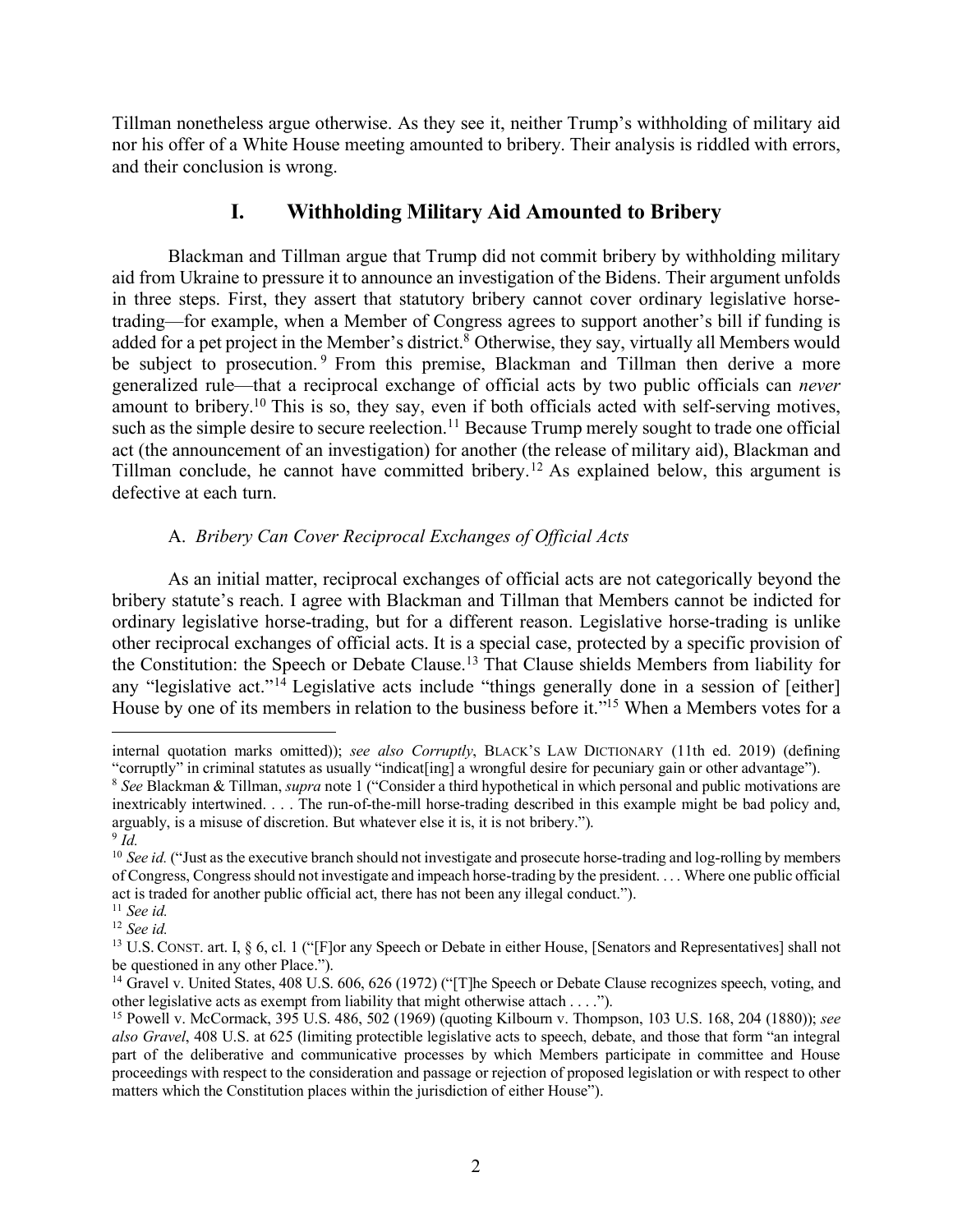bill in exchange for its sponsor's adding funds for a project in her district—something "almost every member of Congress" has done<sup>16</sup>—that trade is a protected legislative act.<sup>17</sup> The Speech or Debate Clause thus protects both Members from indictment for bribery based on that trade.

Importantly, the Speech or Debate Clause is the *only* reason that legislative horse-trading cannot be indicted as bribery. Legislative horse-trading, after all, falls squarely within the bribery statute's elements, if done with a corrupt motive.<sup>18</sup> Indeed, Blackman and Tillman do not even attempt to justify a horse-trading exception to bribery liability as a plausible construction of the statute's language. Curiously, they do not mention the Speech or Debate Clause either. Their *only* argument is that legislative horse-trading is so common that every Member could be prosecuted were it illegal.<sup>19</sup> But the mere fact that a certain practice is ubiquitous among Members has no bearing on whether it is bribery. After all, if every single Member routinely accepted duffel bags full of cash in exchange for voting a certain way, it would still be bribery.<sup>20</sup> Only the Speech or Debate Clause prevents legislative horse-trading from being indictable.

This punctures any claim that reciprocal exchanges of official actions can never be bribery. A common lawyer's trick is to draw an overgeneralized rule from a small set of examples. Blackman and Tillman do that here, stretching the horse-trading analogy to sweep up Trump's Ukraine shakedown. But what Trump did is too unlike legislative horse-trading to be treated alike. While Speech or Debate immunity protects legislative horse-trading, it does not cover Trump's acts, and there is no Speech or Debate Clause analogue for Presidents.

Trump's conduct also differs from legislative horse-trading in several other important ways. First, horse-trading is a routine and usual part of the legislative process—indeed, that is why the Speech or Debate Clause protects  $it^{21}$ —whereas shaking down foreign governments to secure personal benefits is anything but a routine, usual, or proper aspect of American foreign policy. Second, Members have genuine discretion in how they cast their votes, even if they are capable of exercising that discretion corruptly. Trump, however, lacked discretion under the Impoundment Control Act to withhold the military aid to Ukraine that Congress had appropriated.22

<sup>19</sup> *See* Blackman & Tillman, *supra* note 1.

 <sup>16</sup> Blackman & Tillman, *supra* note 1.

<sup>&</sup>lt;sup>17</sup> The Speech or Debate Clause protects only the trade, not the quid (a promise to cast a vote in the future) or the quo (a promise to add funds to a bill in the future) themselves. *See* United States v. Helstoski, 442 U.S. 477, 490 (1979) ("[P]rotection extends only to an act that has already been performed. A *promise* to deliver a speech, to vote, or to solicit other votes at some future date[, or] to introduce a bill is not a legislative act." (emphasis added)).

<sup>&</sup>lt;sup>18</sup> That Congress failed to carve out an exception to the bribery statute for legislative horse-trading shows that the statute covers legislative horse-trading by its own terms. *See* The License Cases, 46 U.S. (5 How.) 504, 539 (1847) ("[I]f Congress does not prohibit a particular act, the inference is, that it does not think proper so to do.").

<sup>&</sup>lt;sup>20</sup> *See id.* (acknowledging that "the case for bribery is straightforward" when "a government official demands a briefcase full of cash in exchange for voting for a particular bill").

<sup>&</sup>lt;sup>21</sup> *See supra* note 15 and accompanying text.

<sup>22</sup> *See* 2 U.S.C. § 684(b) (2018) (limiting purposes for which budget authority can be deferred, and commanding that "[n]o officer or employee of the United States may defer any budget authority for any other purpose"); *see also* Office of Management and Budget—Withholding of Ukraine Security Assistance, B-331564, 2020 WL 241373 (Comp. Gen.

Jan. 16, 2020) (concluding that withholding military assistance to Ukraine violated the Impoundment Control Act).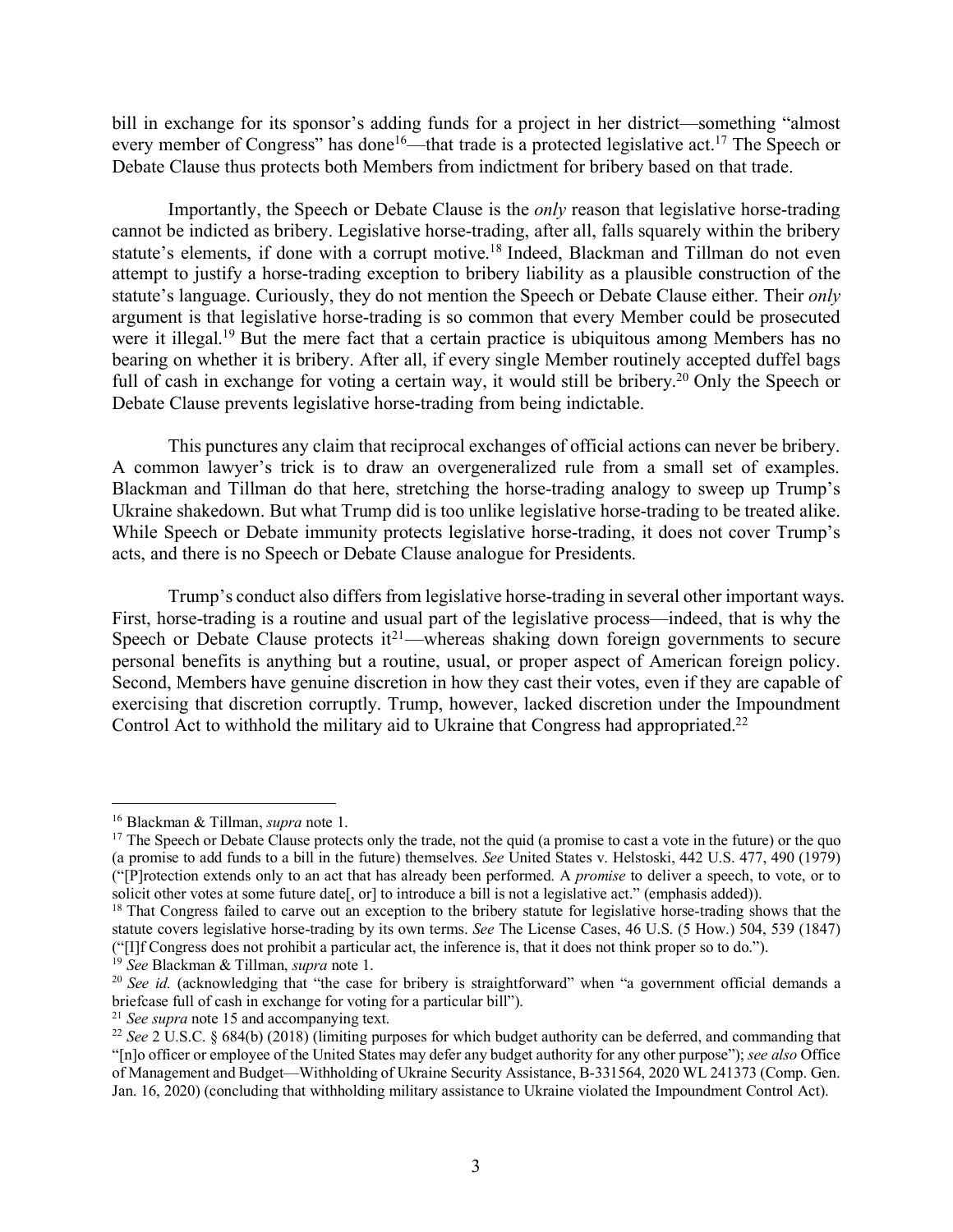Finally, legislative horse-trading by its very nature at least conceivably produces genuine benefits to the public, and thus is worthy of constitutional protection, whereas Trump's actions did not. When a Member demands funding for a project in her district in exchange for her vote, that funding presumably has real value to her constituents. Otherwise, she would not have wanted it, as it would not have helped her secure reelection. What Trump sought, in contrast—the mere *announcement* of an investigation into the Bidens—would have yielded no conceivable benefit to the American people. There is a fair argument that an investigation into alleged corruption by an American official and his son may be of value to the American people.23 But tellingly, Trump did *not* ask Ukraine to conduct an actual investigation of the Bidens. He asked *only* that Ukraine *announce* one. <sup>24</sup> This naked effort to harm a political rival produced no conceivable benefit to the American public, and thus should not merit constitutional immunity.<sup>25</sup>

Trump's shakedown of Ukraine thus is simply too unlike legislative horse-trading, both legally and factually, to support a categorical rule that reciprocal exchanges of official acts can never be indictable bribery.

#### B. *Any Limit on Statutory Bribery Need Not Apply to Constitutional Bribery*

Even if the bribery statute cannot extend to reciprocal exchanges of official acts, bribery under the *Constitution* does not necessarily has a similar limit. A term can carry different meanings

<sup>&</sup>lt;sup>23</sup> Assuming there was reason to believe the Bidens really had behaved corruptly—a debunked premise, however, based on the known facts*. See, e.g.*, Stephanie Baker & Daryna Krasnolutska, *Ukraine Ex-Official Casts Doubt on Biden Conflict Claim*, BLOOMBERG (May 7, 2019, 11:37 AM), https://www.bloomberg.com/news/articles/2019-05- 07/timeline-in-ukraine-probe-casts-doubt-on-giuliani-s-biden-claim [perma.cc/G454-MLAW] (reporting that Joe Biden did not pressure Ukraine to oust its top prosecutor until after the prosecutor's investigation into a company tied to Hunter Biden had already gone dormant).

<sup>24</sup> *See Impeachment Inquiry: Hearing Before the H. Permanent Select Comm. on Intelligence*, 116th Cong. 51–52 (2019), https://judiciary.house.gov/uploadedfiles/2019-11-20 transcript of sondland hearing.pdf [perma.cc/9V46-W3YU] (testimony of Amb. Gordon Sondland) (testifying that Trump wanted only Ukraine's announcement of an investigation into the Bidens, not an actual investigation); H. PERMANENT SELECT COMM. ON INTELLIGENCE, THE TRUMP-UKRAINE IMPEACHMENT INQUIRY REPORT, H.R. REP. NO. 116–335, at 101–11, 228 n.93 (2019) (recounting that Trump sought only Ukraine's announcement of an investigation into the Bidens, and never requested an actual investigation of the Bidens by the Department of Justice).

<sup>&</sup>lt;sup>25</sup> Blackman and Tillman acknowledge that their "analysis presupposes that the president was calling for a lawful investigation," and concede that Trump could be impeached for bribery if he "called for an unlawful investigation for example, if [he] had asked the Ukrainians to manufacture false evidence for use in his political campaign, or if [he] asked the Ukrainians to commit fraud on their own or on our courts." Blackman & Tillman, *supra* note 1. What Trump actually requested, as best we know, was the announcement of an investigation the merits of which did not especially interest him. *Cf.* HARRY G. FRANKFURT, ON BULLSHIT 55–56 (2005) (explaining that whereas a liar believes the things he says to be false, "the truth-values of [a bullshitter's] statements are of no central interest to" him, as the bullshitter "does not care whether the things he says describe reality correctly. He just picks them out, or makes them up, to suit his purpose."). It is not clear whether or to what degree he personally believed an investigation of the Bidens was warranted, and there is no public evidence that he asked Ukraine to manufacture false evidence or commit fraud on the courts. What Trump did thus does not seem to be the sort of thing that Blackman and Tillman acknowledged would amount to impeachable bribery. Likewise, it would be disingenuous for them to say that, because their analysis assumes that Trump requested an actual investigation, it does not apply if he instead requested the mere *announcement* of an investigation. The precise factual allegations against Trump were well understood by the time Blackman and Tillman wrote their article, *see* sources cited *supra* note 24, and they cannot now pretend they were not intending to address them.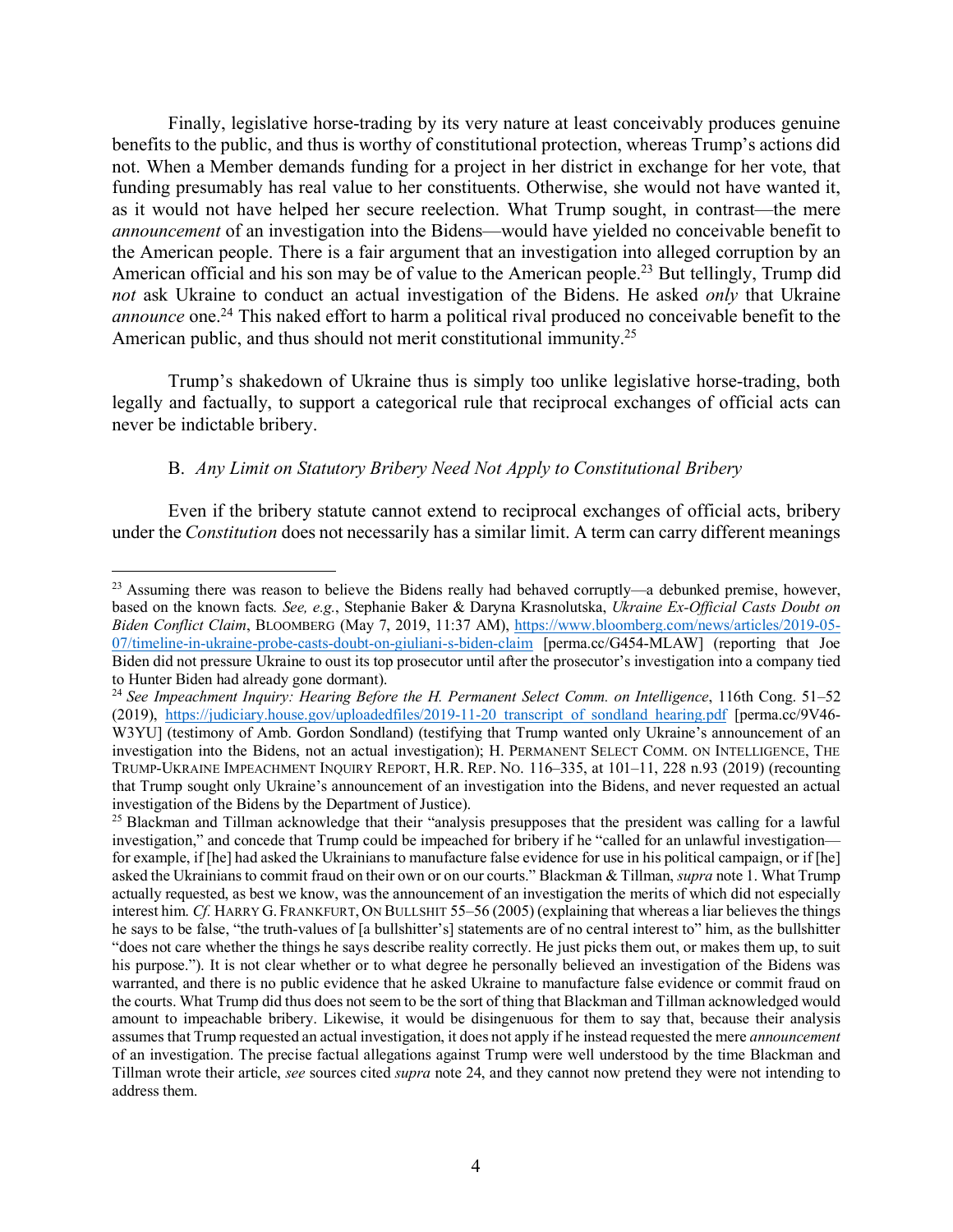under the Constitution and a statute, after all. For example, the Supreme Court famously held that the Affordable Care Act imposed a tax in the constitutional sense, but not in a statutory sense.26 Here, too, there are good reasons to construe the term "bribery" more broadly under the Constitution's impeachment provisions than under the bribery statute.

First, impeachment's very purpose is to hold the President accountable for violations of the public trust, even those violations that cannot amount to ordinary criminal offenses.<sup>27</sup> Second, and perhaps most importantly, reading the term "Bribery" in the Constitution to exclude reciprocal exchanges of official acts would serve no purpose, as it would not narrow the range of impeachable offenses. Blackman and Tillman's reason to construe the bribery statute to exclude legislative horse-trading, after all, is not that such a construction follows from the statute's text—it does not but rather to ensure that Members are not prosecuted for horse-trading. But Trump's shakedown of Ukraine would be impeachable even if it did not amount to "Bribery," as it would still fall within the class of "other high Crimes and Misdemeanors." Professor Charles L. Black, Jr., the leading scholarly authority on impeachment, has defined the set of impeachable offenses as those "which are rather obviously wrong, whether or not 'criminal,' and which so seriously threaten the order of political society as to make pestilent and dangerous the continuance in power of their perpetrator."28 Article II's language supports this definition: the President's charge to "take Care that the Laws be faithfully executed"29 rebuts any argument that an act taken for corrupt purposes cannot form the basis for an impeachment.

There seems to be little doubt that using one's power of office to coerce a foreign government to smear a political rival easily fits the definition of an impeachable high crime or misdemeanor. Indeed, Blackman and Tillman do not squarely dispute that Trump's behavior is

<sup>29</sup> U.S. CONST. art. II, § 3.

 <sup>26</sup> *See* Nat'l Fed'n of Indep. Bus. v. Sebelius, 567 U.S. 519, 543–46, 561–75 (2012) (holding that the Affordable Care Act's individual mandate was a tax within the meaning of the Taxing Clause, U.S. CONST. art. I, § 8, cl. 1, but not a tax within the meaning of the Anti-Injunction Act, 26 U.S.C. § 7421).

<sup>27</sup> *See* STAFF OF THE IMPEACHMENT INQUIRY, H.R. COMM. ON THE JUDICIARY, 93D CONG., CONSTITUTIONAL GROUNDS FOR PRESIDENTIAL IMPEACHMENT 26 (Comm. Print 1974) ("Impeachment is a constitutional remedy addressed to . . . wrongs that subvert the structure of government, or undermine the integrity of office and even the Constitution itself."); THE FEDERALIST NO. 65, at 426 (Alexander Hamilton) (Benjamin Fletcher Wright ed., 1961) ("The subjects of its jurisdiction are those offences which proceed from the misconduct of public men, or, in other words, from the abuse or violation of some public trust. They are of a nature which may with peculiar propriety be denominated POLITICAL, as they relate chiefly to injuries done immediately to the society itself."); RAOUL BERGER, IMPEACHMENT: THE CONSTITUTIONAL PROBLEMS 61 (1973) ("In sum, 'high crimes and misdemeanors' appear to be words of art confined to impeachments, without roots in the ordinary criminal law and which, so far as I could discover, had no relation to whether an indictment would lie in the particular circumstances."); 166 CONG. REC. S897 (daily ed. Feb. 5, 2020) (statement of Sen. Romney) ("To maintain that the lack of a codified and comprehensive list of all the outrageous acts that a President might conceivably commit renders Congress powerless to remove such a President defies reason.").

Constitutional bribery also carries lesser consequences than statutory bribery. Conviction under the bribery statute results in criminal penalties, including incarceration, while conviction after impeachment results only in removal from office (and possible debarment from holding future office. *Compare* 18 U.S.C. § 201(b) (2018) (authorizing fines and a fifteen-year maximum sentence for bribery), *with* U.S. CONST. art. I, § 3, cl. 7 ("Judgment in Cases of Impeachment shall not extend further than to removal from Office, and disqualification to hold and enjoy any Office of honor, Trust or Profit under the United States . . . ."). Giving constitutional bribery a broader reach thus does not threaten to subject a broader swath of conduct to incarceration.

<sup>&</sup>lt;sup>28</sup> CHARLES L. BLACK, JR., IMPEACHMENT: A HANDBOOK 39–40 (1974).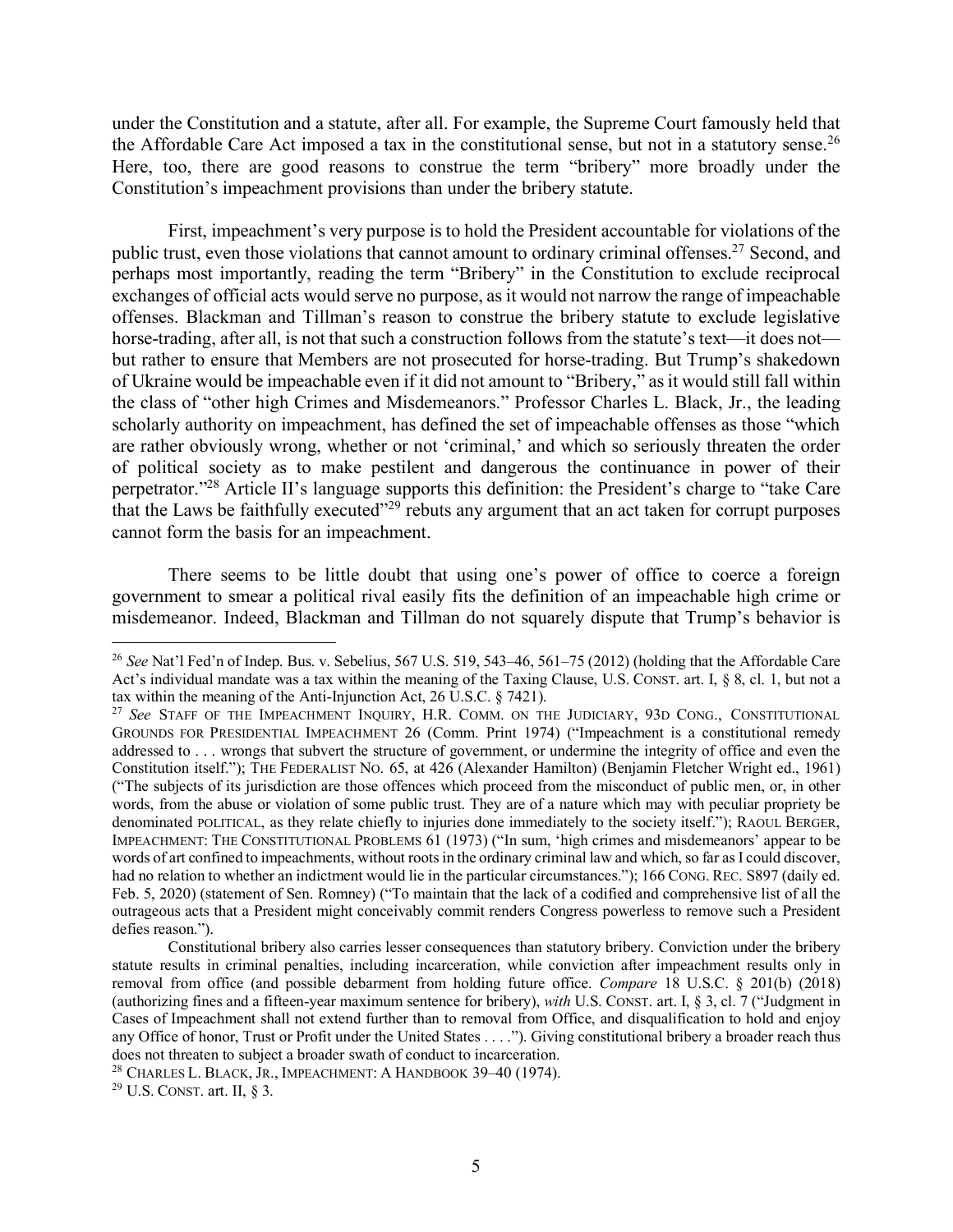impeachable on other grounds, such as abuse of power. They argue only that it is not "bribery."30 But if Trump's conduct is impeachable regardless, then the only purpose for excluding it from the scope of "bribery"—limiting the set of behaviors for which a public official can be held legally accountable—would not apply here at all. And because that exclusion neither would serve any purpose nor is justifiable as a textual matter, it has no basis in law.

#### **II. Dangling a White House Meeting Amounted to Bribery**

Blackman and Tillman also argue that Trump did not commit bribery by using the promise of a White House meeting to induce Ukraine to announce an investigation of the Bidens for an additional reason: that a White House meeting is not an "official act" under a 2016 Supreme Court decision.31 That case, *McDonnell v. United States*, <sup>32</sup> involved the federal bribery prosecution of former Virginia Governor, Robert McDonnell. McDonnell and his wife had accepted "\$175,000 in loans, gifts, and other benefits" from a businessman.<sup>33</sup> In return, McDonnell set up meetings with officials for the businessman, hosted events at the Governor's Mansion for him, and contacted other officials about his interests.34 The issue was whether these were "official act[s]" under the bribery statute.<sup>35</sup> The Supreme Court held they were not, and vacated McDonnell's conviction.<sup>36</sup> But *McDonnell* does not bind Congress as to what "official act" means for impeachment purposes. Trump's dangling of a White House meeting thus was also impeachable bribery.

#### A. McDonnell *Does Not Bind Congress as to the Meaning of an "Official Act"*

*McDonnell* does not control the meaning of an "official act" for purposes of impeachable bribery. It held that "setting up a meeting, calling another public official, or hosting an event does

<sup>&</sup>lt;sup>30</sup> Blackman and Tillman state that "[t]here are some allegations that Trump violated an appropriations statute, which could, under some circumstances, fall within the catch-all 'other high Crimes and Misdemeanors' category," but express "doubts that those circumstances are at play here." Blackman & Tillman, *supra* note 1. This is a tendentious and misleading way to put it. The charge is that Trump committed an impeachable offense by using his power of office to pressure a foreign government to generate dirt on a political rival, not simply by violating an appropriations statute. While his conduct did in fact violate an appropriations statute, *see supra* note 22 and accompanying text, the impeachable offense was the abuse of power, not the statutory violation *qua* itself. Indeed, Trump's conduct would be impeachable even if the appropriations statute did not bind his discretion. In any event, Blackman and Tillman ultimately avoid taking any clear position on whether Trump committed a non-bribery impeachable offense, nor do they offer any rationale for the position that he did not.

<sup>31</sup> Blackman & Tillman, *supra* note 1 ("We do not think that a White House meeting is an 'official act' under *McDonnell v. United States*. Generally, who the president meets with, and what he says to them—even in the White House—remains constitutionally protected free speech. Thus, the only relevant official act for purposes of impeachment would be the alleged unlawful withholding of military aid."). Most of the analysis above respecting the release of military aid applies equally well to a White House meeting, with one exception: though the President lacked the discretion to withhold the military aid, he generally has discretion as to whom he invites to the White House. <sup>32</sup> 136 S. Ct. 2355 (2016).

<sup>33</sup> *Id.* at 2361.

<sup>34</sup> *Id.*

<sup>35</sup> *Id.*

<sup>36</sup> *Id.* at 2375.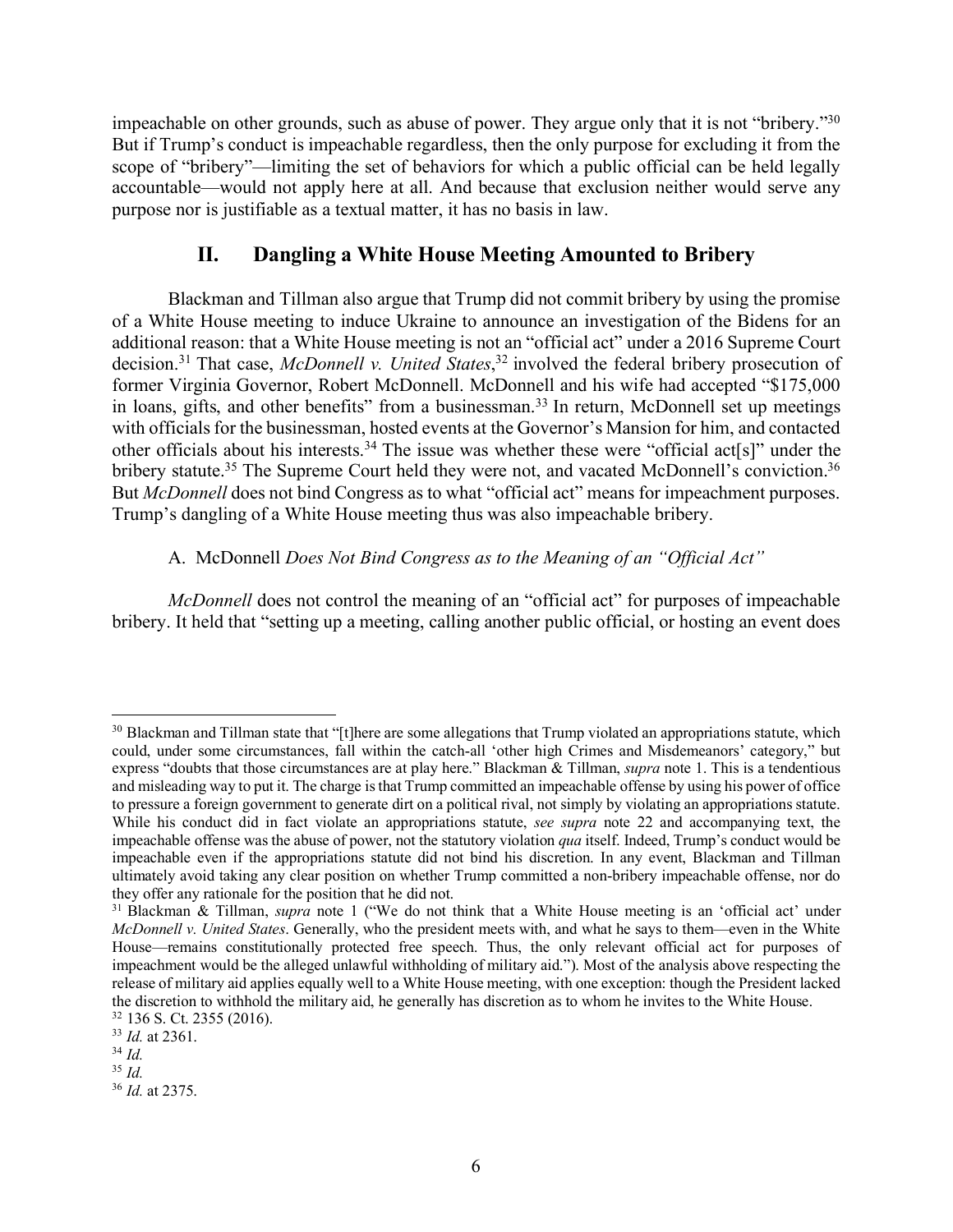not, standing alone, qualify as an 'official act'" under the bribery statute.<sup>37</sup> But the Supreme Court's understanding of the term "official act" does not bind Congress sitting as a Court of Impeachment. Congress is not simply one of the inferior courts over which the Court exercises appellate review. It is a separate and co-equal branch of government, free to disagree with the Court and use its independent judgment to determine for itself what is an "official act" for purposes of impeachable bribery.<sup>38</sup> Congress might conclude, for example, that the term reaches any act that involves an exercise of authority available to one solely by virtue of one's public office.

#### B. McDonnell*'s Reasoning Does Not Apply to Impeachable Bribery*

In any event, *McDonnell* is of little value to understanding what counts as an "official act" for purposes of impeachable bribery, as its reasoning is limited to the bribery statute. *McDonnell*'s exposition of the term "official act" turned on the bribery statute's specific phrasing, precedents construing that statute, and statutory canons of construction.<sup>39</sup> But the scope of an "official act" for purposes of impeachable bribery cannot possibly depend on the bribery statute's specific language. The Constitution predated the modern bribery statute by nearly two centuries, <sup>40</sup> after all, and it would be absurd to say that impeachable bribery's scope would be different had Congress, in the 20<sup>th</sup> century, written the statute using different words. While the broad outlines of bribery under the Constitution and the statute may be similar, any inferences drawn solely from the statute's lexical particularities about what is an "official act" do not apply to impeachable bribery.

*McDonnell* also warned that a broad view of the term "official act" might raise three constitutional concerns, but none has much force in the impeachment context. First, *McDonnell* said that reading "official act" expansively may undermine representative government by chilling public officials from "hear[ing] from their constituents and act[ing] appropriately on their concerns."41 But this concern does not apply to behavior that is plainly corrupt, as Trump's was. It is also doubtful that Members of Congress, who are themselves elected officials, would want to embarrass themselves and incur a significant political cost by impeaching a President for behaviors that they themselves routinely undertake, <sup>42</sup> and thus punish a President for truly innocent behavior.

<sup>&</sup>lt;sup>37</sup> *Id.* at 2368. The statute defines an "official act" as "any decision or action on any question, matter, cause, suit, proceeding or controversy, which may at any time be pending, or which may by law be brought before any public official, in such official's official capacity, or in such official's place of trust or profit." 18 U.S.C. § 201(a)(3) (2018). <sup>38</sup> *See* Letter from James Madison to unnamed recipient (1834), *in* 4 LETTERS AND OTHER WRITINGS OF JAMES MADISON 349, 349 (Philadelphia, J.B. Lippincott & Co. 1865) ("[E]ach [branch] must, in the exercise of its functions, be guided by the text of the Constitution according to its own interpretation of it . . . ."); *cf.* Nixon v. United States, 506 U.S. 224, 228–29 (1993) (holding nonjusticiable challenges to the Senate's procedures for trying impeachments under the Impeachment Trial Clause, U.S. CONST. art. I, § 3, cl. 6).

<sup>39</sup> *See McDonnell*, 136 S. Ct. at 2367–72.

<sup>40</sup> The modern bribery statute was originally enacted in 1962. *See* Act of Oct. 23, 1962, Pub. L. No. 87-849, sec. 1(a), § 201, 76 Stat. 1119, 1119–21.

 $41$  136 S. Ct. at 2372.

<sup>42</sup> *Cf.* Katharine Q. Seelye, *Livingston Quits over Adultery Admission*, N.Y. TIMES (Dec. 20, 1998), https://archive.nytimes.com/www.nytimes.com/library/politics/122098impeach-livingston.html [perma.cc/5J3S-ZEWN] (reporting that the Speaker-designate, who had voted to impeach President Clinton, had admitted his own extramarital affairs and would resign).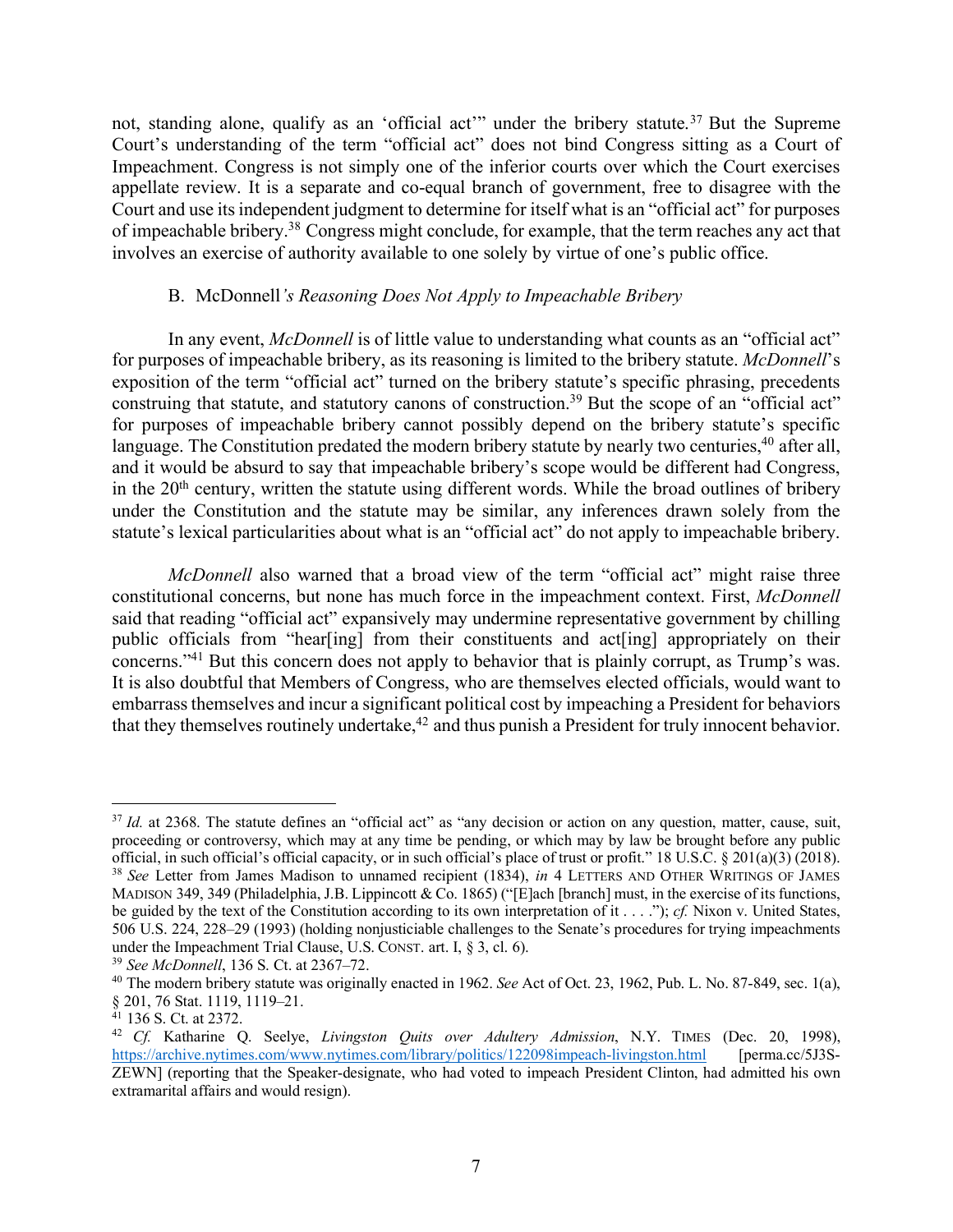Second, *McDonnell* warned that a broad reading of "official act" might raise due process concerns by failing to give public officials fair notice of what behavior the statute prohibits. <sup>43</sup> But there is no serious argument that Trump lacked notice that his behavior was wrongful. More generally, the void-for-vagueness doctrine in which that complaint sounds has little force outside the criminal context, given the particular severity of criminal punishments. <sup>44</sup> It applies only to those civil matters that implicate "a particularly severe penalty," such as deportation proceedings, which can result in "lifelong banishment or exile."<sup>45</sup> Mere loss of office, debarment from future office, and the resulting embarrassment a President may experience are not of a comparably "grave nature,"<sup>46</sup> and thus do not trigger vagueness concerns.

Third, *McDonnell* warned that reading the term "official act" broadly "raises significant federalism concerns."47 This concern has no force in the impeachment context, in which both the prosecutors and defendants are federal officials. In sum, *McDonnell* simply has nothing to tell us about what counts as an "official act" for purposes of impeachable bribery.

#### **Conclusion**

Impeaching Trump for bribery, Blackman and Tillman warn, would "make it effectively impossible for the president to exercise his personal constitutional authority to investigate wrongdoing by anyone, including those closely affiliated with his opponents, lest he be charged with a quid pro quo."<sup>48</sup> But any sensible person could tell you that there is a world of difference between a good faith investigation of a person, even a political rival, who may have committed a crime, and an effort to use one's power of office to harm that person for one's personal benefit. To whatever extent it may be hard to tell in a particular case whether the President acted with corrupt purpose, that ambiguity inures to his benefit, given the burden of proof to show guilt. Recognizing Trump's actions as bribery does not threaten to incriminate a President who acts honestly.

It is tempting to dismiss Blackman and Tillman's argument as purely academic, given that a President can simply be impeached for "abuse of power" in place of "bribery." But that would unduly trivialize the mischief that their argument threatens. While Trump has been acquitted, future Presidents may emulate his behavior, and Congress may impeach them for bribery. If so, their defenders may invoke Blackman and Tillman to claim that their impeachments are illegitimate. Even if such claims could never be tested in the courts of law,  $49$  they could cast a pall over an impeachment's validity in the court of public opinion. The term "bribery," moreover,

 <sup>43</sup> *See* 136 S. Ct. at 2373.

<sup>44</sup> *See* Johnson v. United States, 135 S. Ct. 2551, 2556 (2015) ("[T]he Government violates this [due process] guarantee by taking away someone's life, liberty, or property under a criminal law so vague that it fails to give ordinary people fair notice of the conduct it punishes, or so standardless that it invites arbitrary enforcement.").

 $45$  Sessions v. Dimaya, 138 S. Ct. 1204, 1213 (2018) (plurality opinion) (citations and internal quotation marks omitted); *see also id.* at 1212 ("[T]he Court has 'expressed greater tolerance of enactments with civil rather than criminal penalties because the consequences of imprecision are qualitatively less severe.'" (citation omitted)); *id.* at 1228 (Gorsuch, J., concurring in part and concurring in the judgment) ("I cannot see how the Due Process Clause might often require any less than [affording people fair notice of prohibited conduct] in the civil context either."). <sup>46</sup> *Id.* at 1213 (citation omitted).

<sup>47</sup> 136 S. Ct. at 2373.

<sup>48</sup> Blackman & Tillman, *supra* note 1.

<sup>49</sup> *See* Nixon v. United States, 506 U.S. 224, 228–29 (1993).